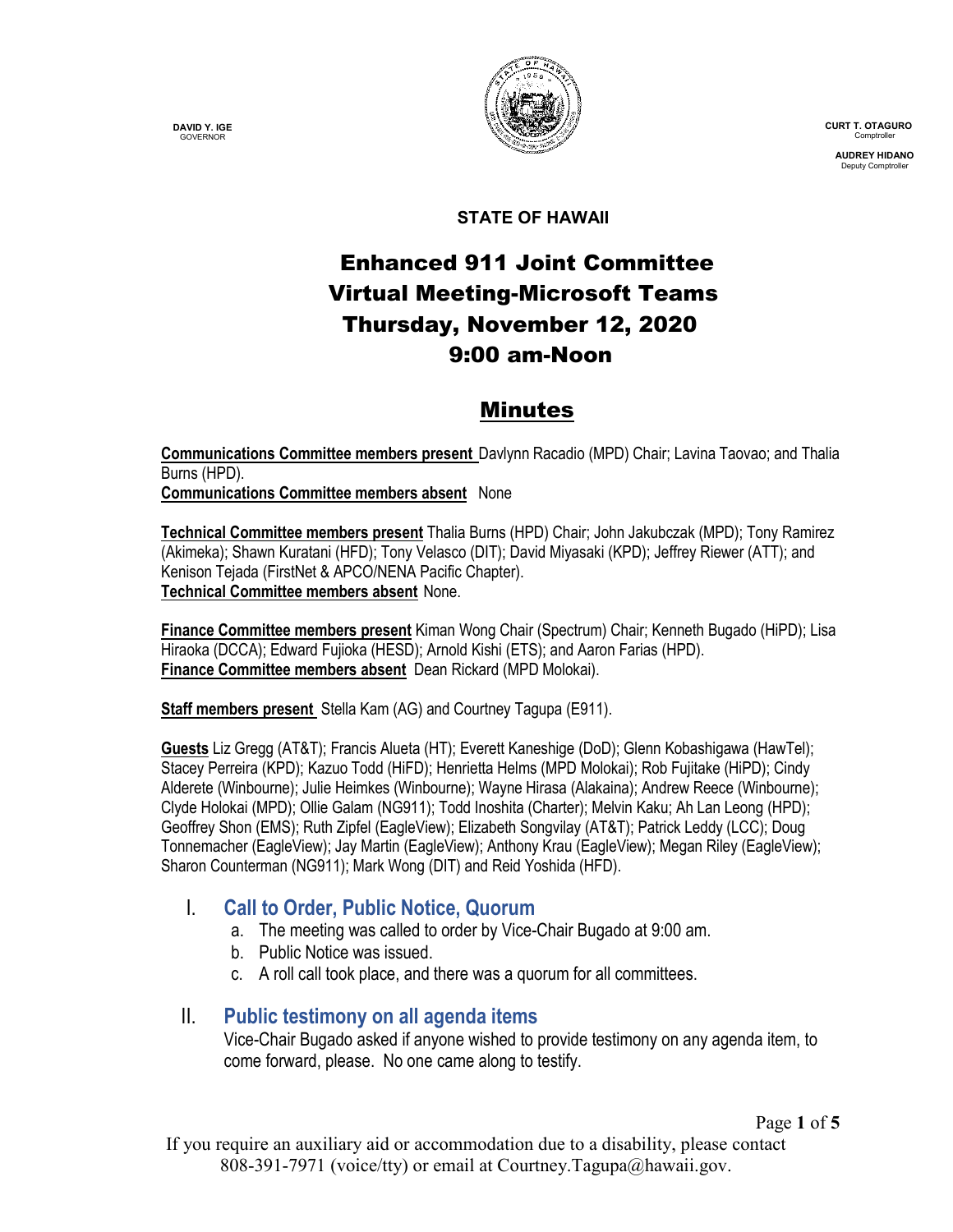## **III. Review and approval of last month's meeting minutes**

Vice-Chair Bugado called for any additions or corrections to the prior meeting minutes, and none were offered. There was a motion to adopt and was seconded. The motion was approved by voice vote by all committee members present.

## **IV. Winbourne Consulting Update – J. Heimkes, Cindy Alderete, A. Reece.**

- a. Follow up to October discussion about Board's NG 911 role:
	- i. We met with Stella Kam and Courtney Tagupa to discuss options to procure an NG911 vendor.
	- ii. We discussed potential legislative changes.
	- iii. Next Steps:
	- iv. Winbourne will develop a list of legislation that may require legislative committee action.
	- v. Winbourne has completed its initial assessment of legislation requiring review for the Board.
- b. December 911Committee Meeting Agenda
	- i. Discussion Hawaiian Telecom as sole-source for ESInet procurement.
- c. Proposed Plan for Contracting with Hawaiian Telcom for ESI net:
	- i. Obtain agreement from 911 Board to pursue a contract with Hawaiian Telecom as ESInet provider.
	- ii. Assist PSAP's in reaching consensus regarding procuring ESInet using Hawaiian Telecom.
	- iii. Work with designated procurement office to justify sole-source procurement.
	- iv. Enter into negotiations with Hawaiian Telecom.
- d. Benefits of Implementing the Proposed ESInet Plan(sole-source):
	- i. Limited or perhaps no changes to legislation required.
	- ii. Hawaiian Telecom has been a good partner, and they are local and understand the nuances of working on the islands.
	- iii. Shared contracts amongst all of the islands equal better buying power while still allowing each of the counties some autonomy.
	- iv. Ubiquitous Service Provider.
- e. Issues with Implementing the ESInet Plan:
	- i. Need consensus of all of the counties to move forward.
	- ii. Approval of sole-source justification-Hawaiian Telecom is not the only provider of ESInet services.
	- iii. Need lead procurement office to support the project.
- f. Comments from attendees:
	- i. Thalia Burns HPD will not agree to this plan.
	- ii. Francis Alueta HT is the ubiquitous provider of 911 services up to Hawaii's call handling equipment. The definition of the ESInet for Hawaii goes beyond what HT provides. The current tariff legacy business model provides the means for setting the rates.
	- iii. Kiman Wong We would have to have continued discussions regarding sole-source.
	- iv. Mark Wong- We can do a competitive price list through the state procurement office to avoid sole-source. Mark volunteered Keith Holt to work with the Board and the procurement office to put together a competitive price list.
	- v. Stella Kam confirmed that the Board has no authority to solicit a competitive bid for the counties, and a competitive price list may be the solution.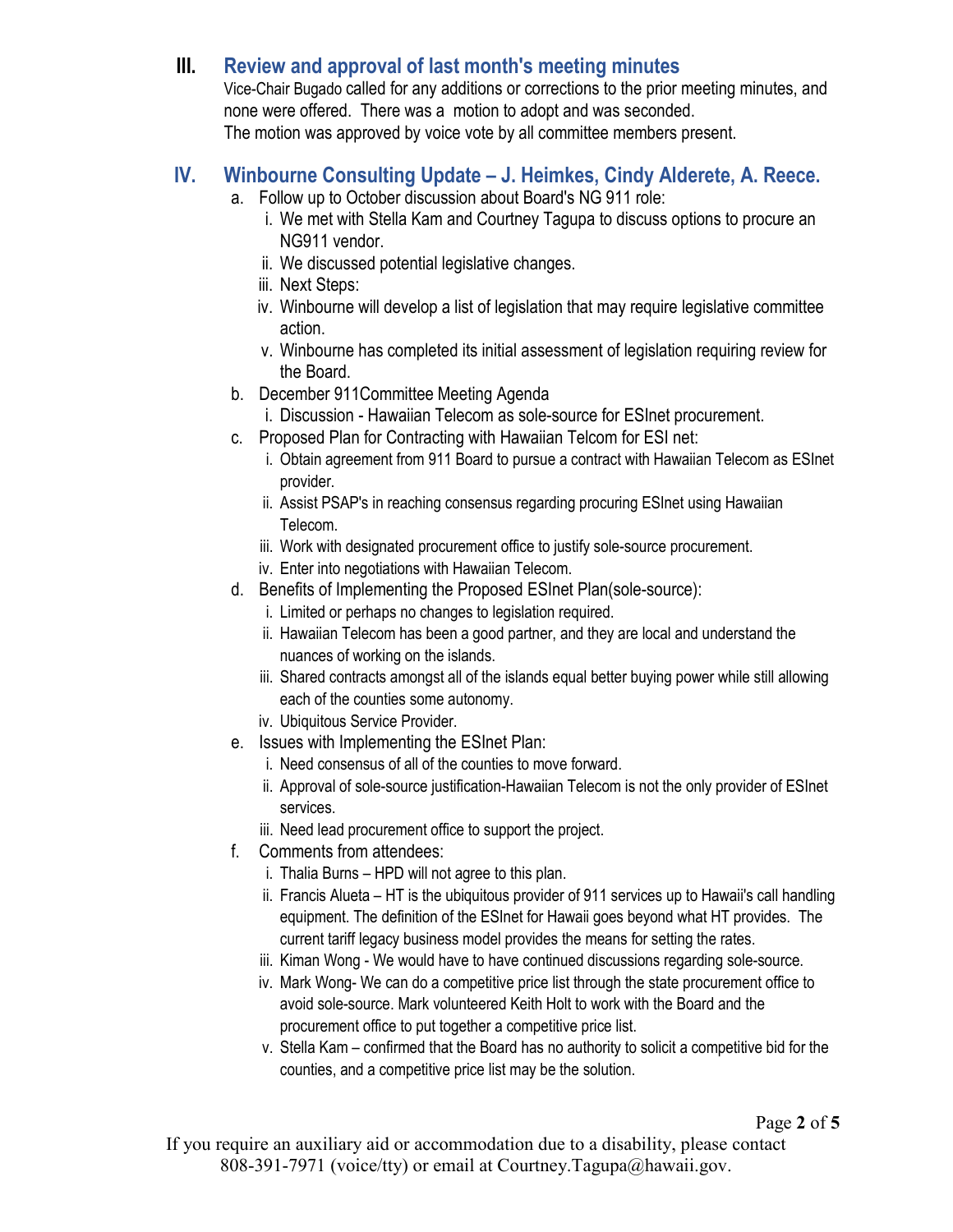- vi. Thalia Burns We need to determine the regulatory issues before we move forward with a procurement.
- vii. Corey Shaffer- The state PUC has no authority over wireless services. We may need the services of a regulatory attorney to do the research.
- viii. Stella Kam The Board is a funding entity, and to change that, the Board must make significant statutory changes.
- ix. There were several options presented by Winbourne, LLC's forward plan:
	- 1. Negotiate with Hawaiian Telcom for sole-source ESInet contract.
	- 2. Have each PSAP solicit its RFP for NG911 Services.
	- 3. Determine if the E911 Board has the authority to do an NG911 RFP for the county PSAPs.
	- 4. Should the Board seek the assistance of the state procurement office and DIT to develop or obtain a competitive price list for NG911 procurement?
	- 5. Should the Board form a PIG to meet with the PUC to discuss regulatory issues relating to NG911 and provide research into other jurisdictions?
- x. Stella Kam (**Action item**) recommended that she consult with a Special Deputy Attorney General and discuss results at the next month's meeting.

#### **V. Update on EagleView – Doug Tonnemacher, Megan Riley, Jay Martin & Ruth Zipfel.**

- a. There are seven imagery projects in operation in Hawaii.
- b. There were significant challenges due to COVID-19 and other operational issues.
- c. There were also issues with aircraft maintenance that resulted in non-performance.
- d. EagleView invested \$3.0M dollars in new aircraft and a new maintenance team.
- e. In 2019, there were 500 square miles of imagery coverage that improved to 2,500 square miles in 2020. The forecast is for continuing success with operations.
- f. Status on Projects on Hawaii:
	- i. Maui- Project 1 100% complete; Project 2 -82% complete.
	- ii. Hawaii -Project 1-70% complete; Project 2-39% complete.
	- iii. Kauai Project 1-96% complete; Project 2-52% complete ;Proj. 3-81% complete; Project. 4-63% complete.
	- iv. Oahu Project 1-79.5% complete, Project 2 23% complete.

## **VI. Committee Updates by Committee Chairs**

- a. Communications Committee Davlynn Racadio
	- i. There is nothing to report.
- b. Technical Committee –Thalia Burns
	- i. Educational Investigative Committee update Jeffrey Riewer 1. There is nothing to report.
	- ii. ICTE Investigative Committee Everett Kaneshige STIR/SHAKEN:

Everett received responses from all the foremost communications companies: A copy of the responses was sent to the meeting attendees.

- iii. Request for approval for Mapflex software upgrade for HiFD \$3,141.30. John Jakubczak motioned to approve. Jeff Riewer seconded the motion, and the motion was approved by all Technical Committee members present.
- iv. Request funding approval for installation costs for new furniture console for HiPD \$15,200. Jeff Riewer motioned to approve. The motion was seconded by John Jakubczak and approved by all Technical Committee members present.

If you require an auxiliary aid or accommodation due to a disability, please contact 808-391-7971 (voice/tty) or email at Courtney.Tagupa@hawaii.gov.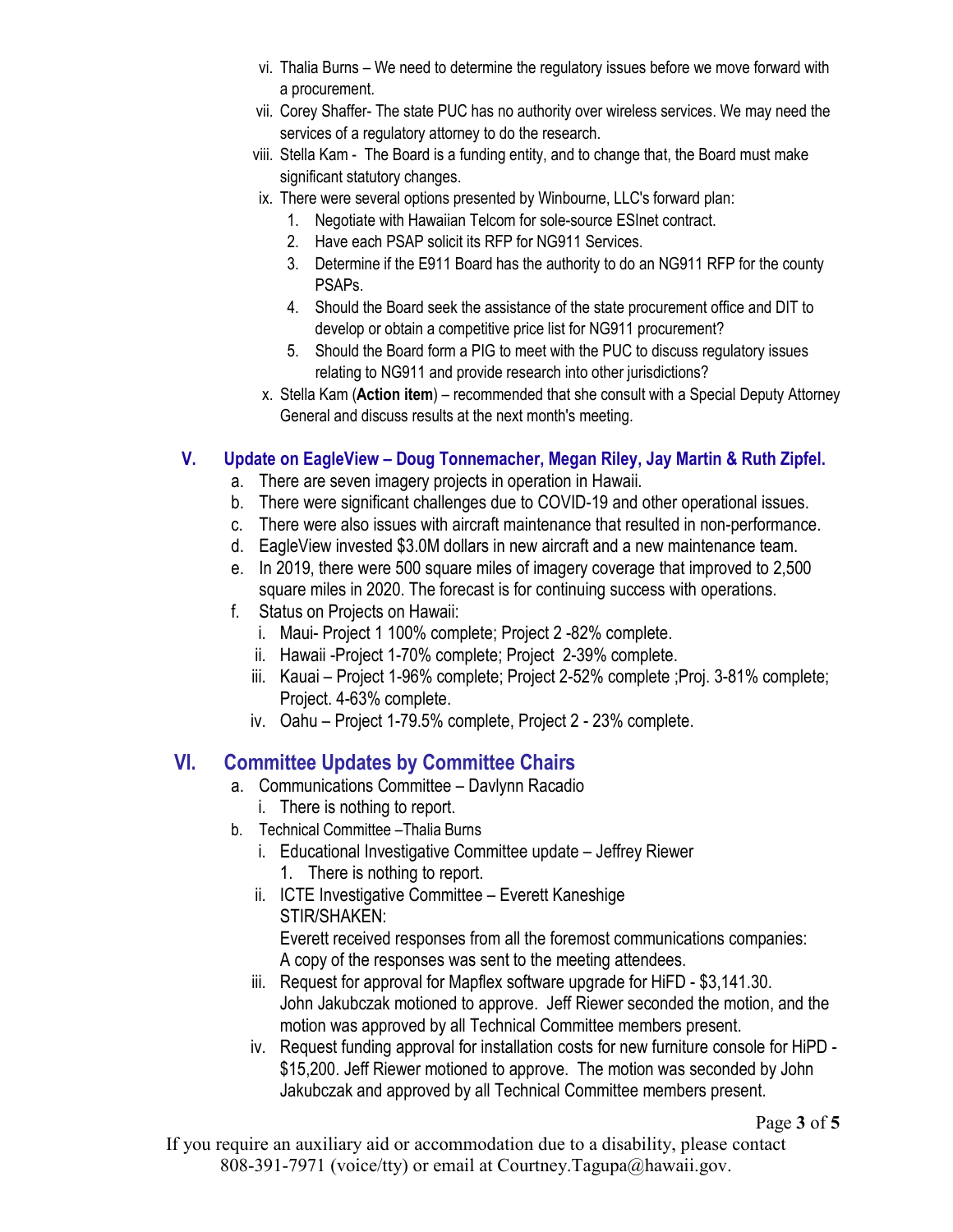- c. Finance Committee Kiman Wong
	- i. The Finance Chair reported on the monthly and year-to-date actuals.
	- ii. Request funding approval for Mapflex software upgrade for HiFD -\$3,141.30. Jeffrey Riewer motioned to approve funding, and Arnold Kishi seconded the motion and was approved by all Finance Committee members present.
	- iii. Request funding approval for installation costs for new furniture console for HiPD \$15,200. Jeffrey Riewer motioned to approve funding, and Lisa Hiraoka seconded the motion and was approved by all Finance Committee members present. *Funding comes from the existing budgeted reserve*.

#### **VII. PSAP Status Updates**

a. Kauai PD – Stacy Perreira

 The remodeling of the Dispatched center is scheduled for completion on October 16. A new hire also started on October 16, leaving vacancies down to two. There are currently 45 applicants awaiting testing.

- b. Oahu HPD Aaron Farias Training PCO1 class has five. Three are in training sessions before rotation. On Nov.29 going to Kapolei ADC due to COVID-19 and will be splitting operations with JTMC.
- c. Oahu HFD –Reid Yoshida One vacancy and anticipating additional vacancies due to retirement.
- d. Oahu EMS Edward Fujioka EMS is in the early stages of compiling a list of recruits for dispatch. We will be scheduling a few for training in December.
- e. Molokai There is nothing to add for this month.
- f. Maui There were two recent ESD supervisor promotions. The CAD upgrade will be going live sometime in December.
- g. Hawaii County PD Robert Fujitake for Ken Bugado There are five trainees set for solo call taking. Console change-out is moving smoothly.
- h. Hawaii County FD Kazuo Todd There are two new hires, three vacancies, and one other vacancy due to retirement.

## **VIII. Items for Discussion, Consideration, and Action**

- a. 911 Timeline update. Vice-Chair Bugado requested to refer any timeline updates to Executive Director for processing.
- b. Other

### **IX. Announcements**

- A. Future virtual meeting dates/times (9:00am 12 noon):
	- 1. Thursday, December 10, 2020 (Combined Meetings)
	- 2. Thursday, January 14, 2021 (Combined Meetings)
	- 3. Thursday, February 11, 2021 (Combined Meetings)
	- 4. Thursday, March 11, 2021 (Combined Meetings)
	- 5. Thursday, April 8, 2021 (Combined Meetings)
	- 6. Thursday, May 13, 2021 (Combined Meetings)

If you require an auxiliary aid or accommodation due to a disability, please contact 808-391-7971 (voice/tty) or email at Courtney.Tagupa@hawaii.gov.